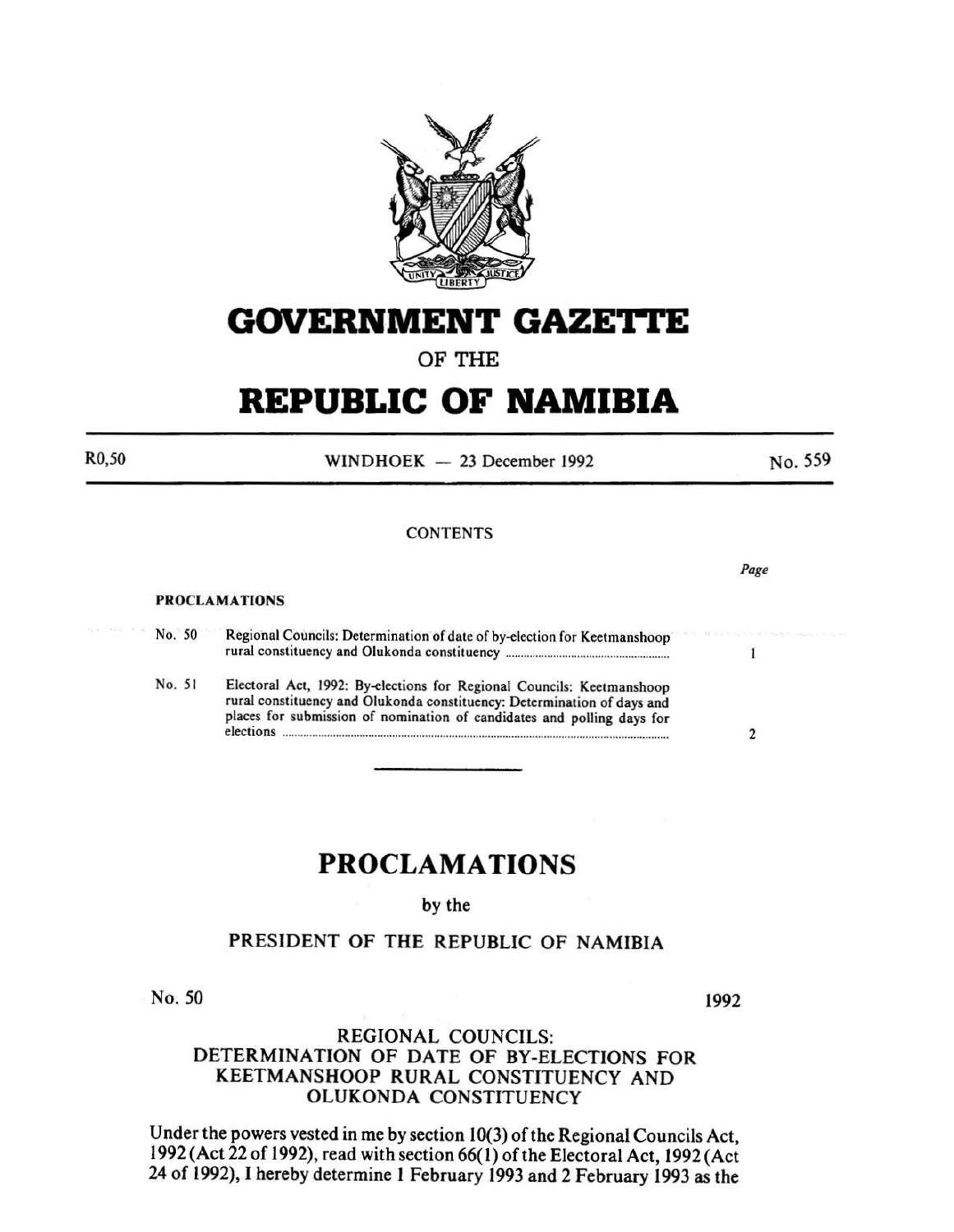dates for the holding of by-elections for the Keetmanshoop Rural constituency in respect of the Karas Region and the Olukonda constituency in respect of the Oshikoto Region.

Given under my Hand and the Seal of the Republic of Namibia at Windhoek this 18th day of December, One Thousand Nine Hundred and Ninety-two.

Sam Nujoma President BY ORDER OF THE PRESIDENT-IN-CABINET

No. 51 1992

ELECTORAL ACT, 1992: BY-ELECTIONS FOR REGIONAL COUNCILS: KEETMANSHOOP RURAL CONSTITUENCY AND OLUKONDA CONSTITUENCY: DETERMINATION OF DAYS AND PLACES FOR SUBMISSION OF NOMINATIONS OF CANDIDATES AND POLLING DAYS FOR ELECTIONS

Under the powers vested in me by section 48 of the Electoral Act, 1992 (Act 24 of 1992), it is hereby made known in terms of the provisions of section  $50(1)$  of the said Act -

(a) that I have determined, in terms of the said provisions-

- (i) Monday, II Jariuary 1993; as the day on which a public sitting shall be held in respect of each constituency mentioned in the first , column of the Schedule hereto, for the submission of nominations of candidates for election as a member of the regional council for that constituency;
- (ii) that the said public sitting shall be held at the place mentioned in the second column of the said Schedule opposite the constituency in question from 09:00 until 11:00 on that day;
- (iii) that, if a poll becomes necessary in any of the said constituencies for the reason that more than one person shall have been duly nominated at the close of the said sitting, the poll shall be taken on I February 1993 and 2 February 1993 which shall commence at 07:00 on every day and shall close at 21:00 on every day;
- (b) that the person whose name appears in the third column of the said Schedule opposite the name of the constituency in question, has been appointed in terms of the provisions of section 51 of the said Act as returning officer at the election in that constituency.

-

-

 $\overline{\phantom{a}}$